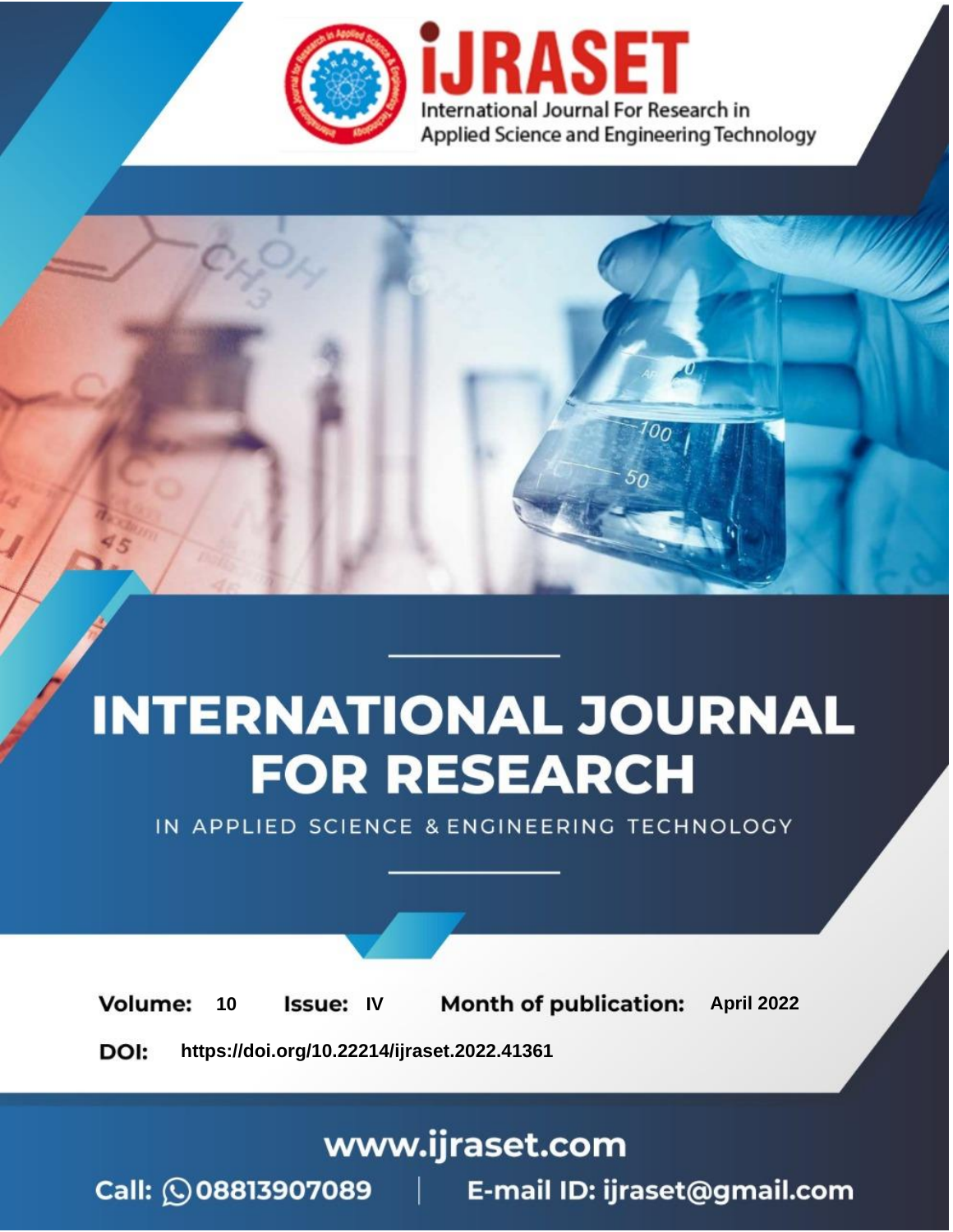

### **Review Paper of Pedal Power Washing Machine**

Dr. Atul Waghmare<sup>1</sup>, Sahil Sadmal<sup>2</sup>, Hardik R Jain<sup>3</sup>, Chetan R Sakarde<sup>4</sup>, Yogesh Kosare<sup>5</sup>, Rajat P Khandekar<sup>6</sup>, Prakash

K Meshram<sup>7</sup>

*<sup>1</sup>GUIDE 2, 3, 4, 5, 6, K. D. K. College Of Engineering, Nagpur*

*Abstract: Pedal Powered Clothes Washer is a low cost machine made up of easily and readily available scrap parts in daily life. It is a machine which generates power through human pedaling and with the drive mechanism, converts the pedaling motion into required rotary motion of the washing drum. Its innovation lies in its simple design, use of inexpensive parts, very low repairing and maintenance cost, affordability to each member of the society and it does not affect the environment. Our team intends to directly address the problems faced in washing clothes, and thus have developed a new design for easy effort in washing, rinsing and drying clothes. The Pedal Powered Clothes Washer is a completely new concept, which in its one laundry cycle does washing, rinsing and drying of clothes similar to that of an automatic washing machine available in the market.*

#### **I. INTRODUCTION**

Peddling washing machine is a very great innovation in its own. Peddling washing machine is specially made for the purpose of its utilization to wash the cloth by means of applying pedal. Today due to non renewable energy crie its basic need to utilize the energy from other way or save the energy. This project includes the construction and utilization of the peddling washing machine which can with any amount of requirement.

The following pages in the report includes about the constructions of peddling washing machine, its raw material, it's working, benefits of the peddling washing machine with respect to actual electronics washing machine save the time, water, electicity and not very expensive. Its main expect is exercises with applying the pedal to wash the cloth.

Cloth washing is one of the essential parts of the life but it is considered undesirable because of the involvement of efforts, time, energy and cost. Now a days a wide variety of washing machines are available in the market and there is a tough competence among the manufacturers. The cost of washing machine varying from Rs.10,000 to 1,50,000 depending upon features and capabilities.

#### **II. METHODOLOGY**

To achieve the work within a time period, this work categories into methodology, data collection procedure and its analysis in three sections.

First section describes the methodology used to study the details of types of various existing washing machine.

The second section presents the detail location of data collection, data collection procedure & the smoothing technique used for fabrication of modified pedal power washing machine .

Find out the new advance technologies for fabrication of require unique washing machine .

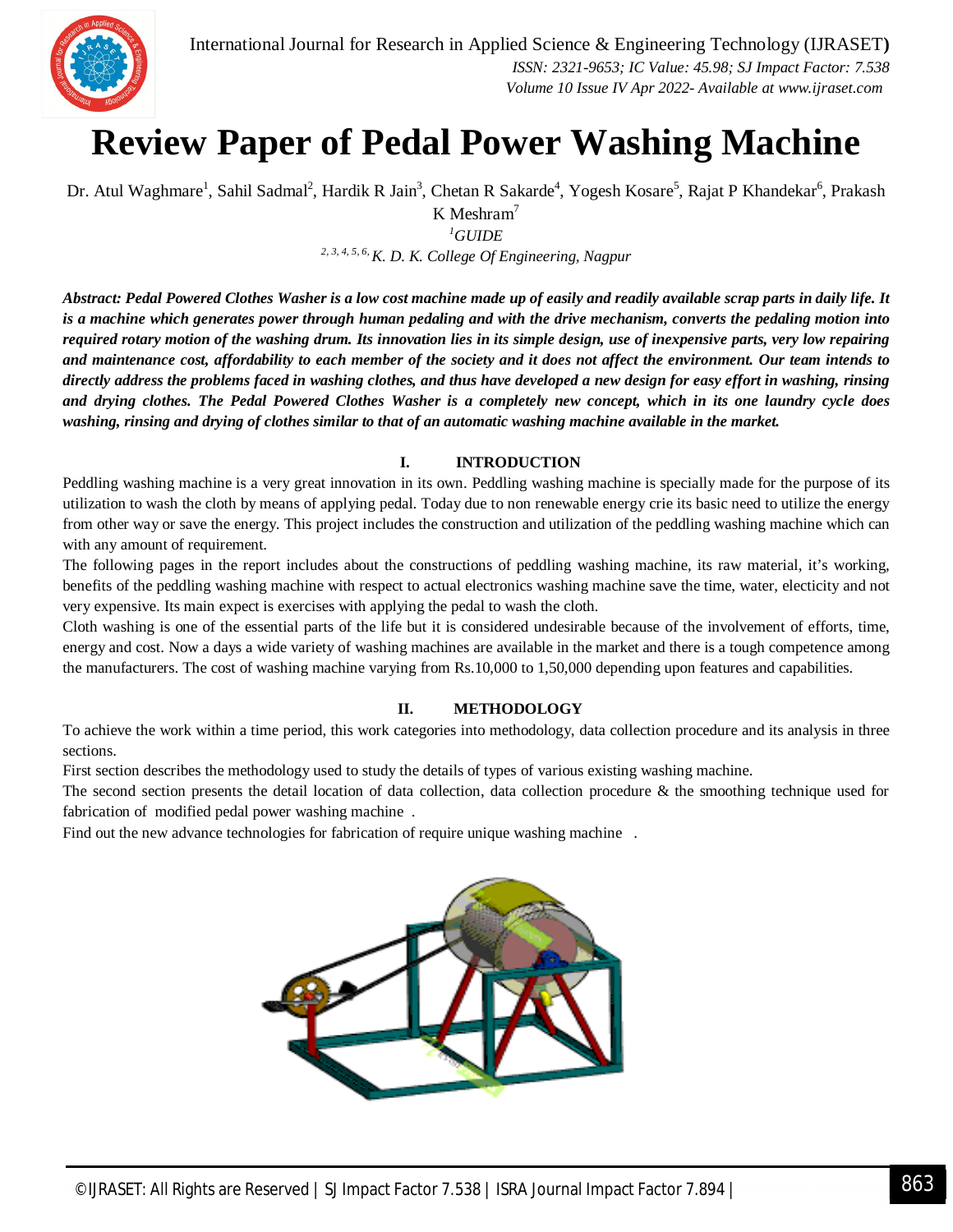International Journal for Research in Applied Science & Engineering Technology (IJRASET**)**



 *ISSN: 2321-9653; IC Value: 45.98; SJ Impact Factor: 7.538 Volume 10 Issue IV Apr 2022- Available at www.ijraset.com*

#### **III. WORKING PRINCIPLE**

A washing machine has become a vital household item that most people simply cannot do without these days. For one, it is designed to make washing clothes a lot easier. If you have already tried washing your clothes by hand, then you'll certainly understand what it means not to have this appliance with you.

A washing machine is a pretty straightforward piece of contraption which can be run by practically anybody. It is designed to remove dirt and stains from your clothes and make them suitable for wearing again. The machine moves the clothes about in soap suds and spins them around to separate water later on. One thing that you should understand about how washing machines work is that these contraptions are actually made of two drums instead of one. The inner drum works to let water in and out to spin your clothes and clean them and has a lot of small holes on it for that purpose. The bigger drum, that you really don't see works to hold water while the inner one works on spinning your clothes around.

#### **IV. ADVANTAGES**

- *A.* Uses less water, power, and soap
- *B.* Cleans as well as commercial washer with similar capacity
- *C.* Spin dries so no wringing needed
- *D.* Comfortable to use
- *E.* Enables women to do more rewarding things
- *F.* Technology for women
- *G.* Community investment that also benefits the poor
- *H.* Sustainable with local production and maintenance
- *I.* Replicable anywhere with bicycles
- *J.* Save the water.
- *K.* It is a non-polluting, as well as not using any types of electricity.
- *L.* Also we get the advantage of exercises with washing the cloth by means of applying the pedal.

#### **V. DISADVANTAGES**

The washing machine needs detergent, and water. This means an increase of consumption and expenses in your house. If you are about to buy a washing machine, you should bear these items in mind as future expenses and analyze your economic possibilities. The washing machine occupies too much space. If you generally change spaces or live in small apartments, having a washing machine will be a disadvantage for you to move around and for the machine too

#### **VI. APPLICATION**

- *A.* It is very useful into the local rural areas.
- *B.* Saving in detergent and the water
- *C.* Scale free tub
- *D.* Reduced traces of detergent on clothes
- *E.* Better wash quality
- *F.* Softer clothes
- *G.* Easy to operate and the less effect of chemical on the women hand.
- *H.* Exercise is also done with the applying the pedal.

#### **REFERENCES**

- [1] S.M.Moghe & K.S.Zakiuddin (2013) "Design and Development of Turmeric Polishing Machine Energized by Human Power Flywheel Motor."-A past review, Proceedings of the 1st International and 16Th National Conference on Machines and Mechanisms IIT Roorkee, India, Dec 18-20 2013
- [2] Bicilavadora: The Pedal-Powered Washing Machine IDEAS 2005 Proposal.
- [3] Bruzzone, M. & Wieler, A. (2010) "Reflecting on an Intercultural Design-Build Project in the Kathmandu Valley" Final Draft, February 5, 2010.
- [4] http://en.wikipedia.org/washing mc/pedal-powered-washing-machine.htm
- [5] http://en.wikipedia.org/wiki/Washing machine.
- [6] http://www.ideafinder.com/history/inventions/washmachine.htm
- [7] http://home.howstuffworks.com/washer1.htm
- [8] http://www.apparelsearch.com/definitions/miscellaneous/washing\_machine.htm